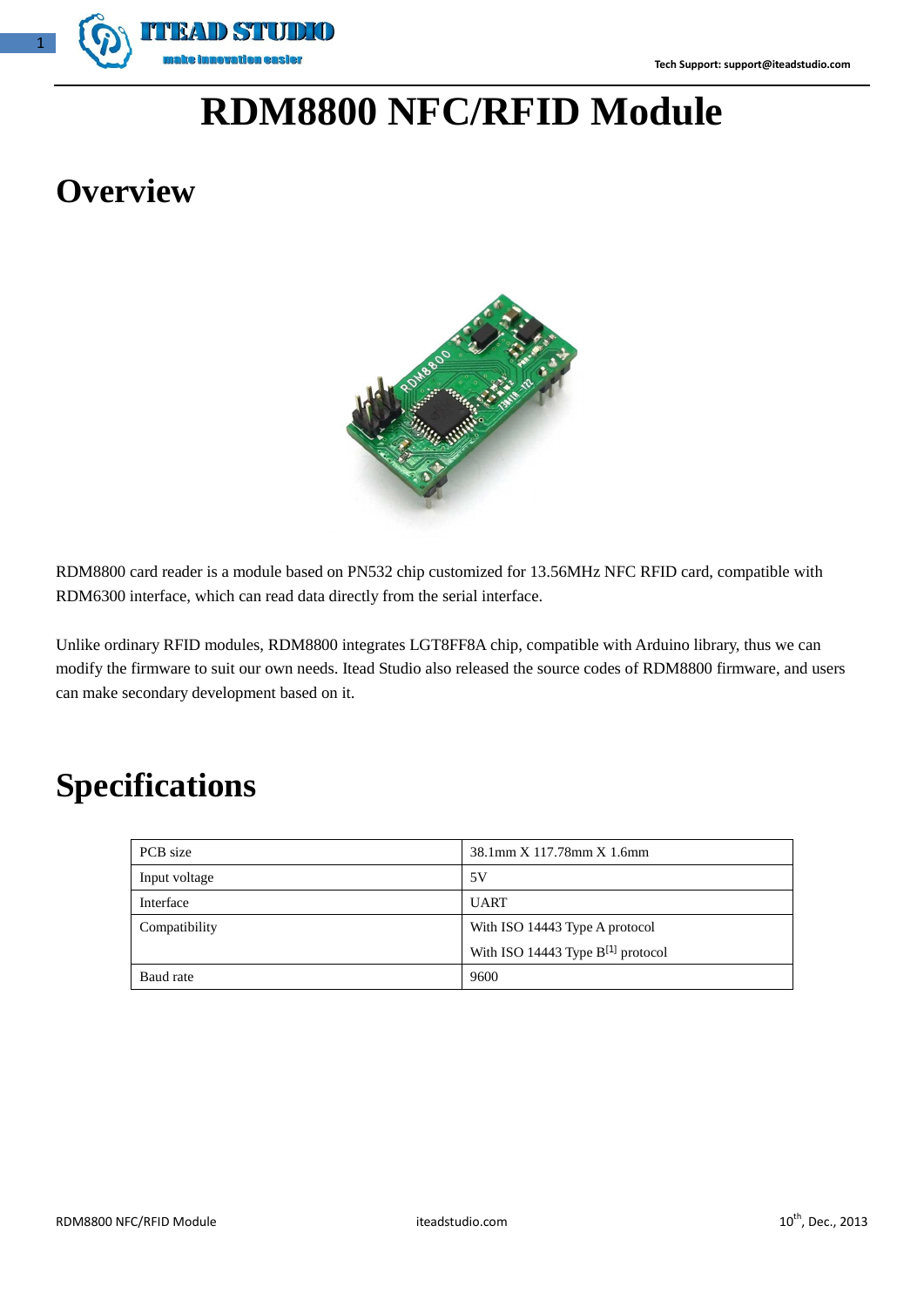

[1]: Version 1.0 firmware does not support ISO 14443 Type B at present, which requires users to make secondary

development.

## **Electrical characteristics**

| Parameter                     | Min.       | <b>Typical</b> | Max. | Unit       |
|-------------------------------|------------|----------------|------|------------|
| Supply voltage                | 4.8        |                | 5.5  | <b>VDC</b> |
| Consumption current (average) |            | 80             |      | mA         |
| Logic input voltage           | $V$ ss-0.3 | 3.3            |      | VDC        |

#### **Hardware**



## **pinmap**

|    | Pin  | Pin name   | Description |
|----|------|------------|-------------|
|    | Pin1 | $+5V(DC)$  | Power input |
| P1 | Pin2 | <b>GND</b> | Ground      |
|    | Pin3 | NC         | Unoccupied  |